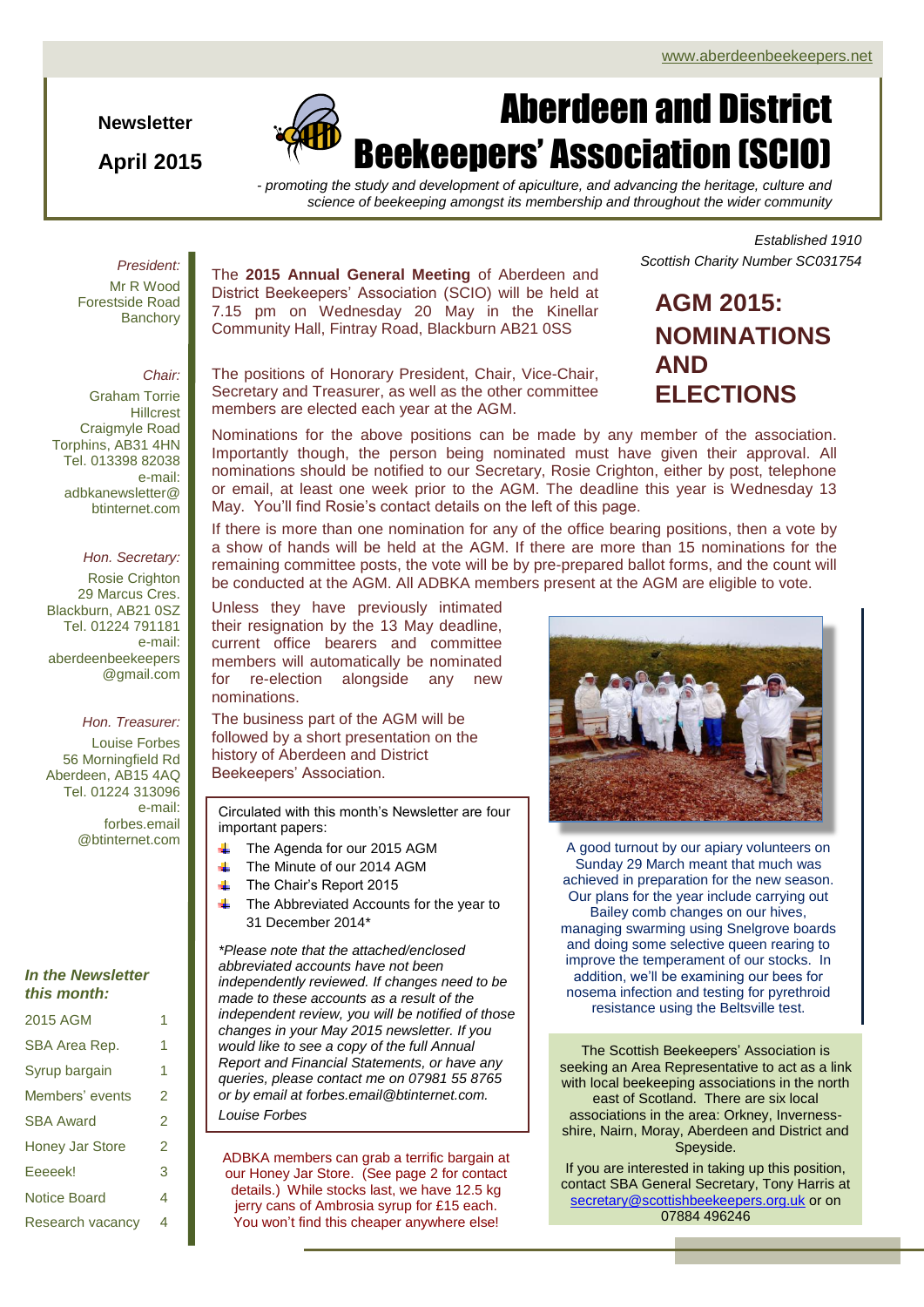# Page 2 of 4 ADBKA Newsletter

# **Members' Events** Members' Events

# **KIT ASSEMBLY DAY HANDS-ON MAKING UP FRAMES AND HIVES - bring along your own flat-pack kit and receive expert instruction**

Saturday 25 April 1.30pm - 5.00pm

The Kinellar Community Hall, Fintray Road, Blackburn AB21 0SS

# **ABERDEEN AND DISTRICT BEEKEEPERS' ASSOCIATION'S ANNUAL GENERAL MEETING**

Wednesday 20 May at 7.15pm

The Kinellar Community Hall, Fintray Road, Blackburn AB21 0SS

Researchers at the universities of Dundee and St Andrews have made an important contribution to the ongoing debate over the dangers or otherwise of neonicotinoid pesticides. Their study, published in the Journal of the Federation of American Societies for Experimental Biology, provides evidence that the levels of pesticides found in pollen and nectar of treated plants can have adverse neurological effects in bumblebees. Dr Chris Connolly of Dundee University's Division of Neuroscience said, "Our research demonstrates beyond doubt that the level of neonicotinoids generally accepted as the average level present in the wild causes brain dysfunction and colonies to perform poorly when consumed by bumblebees".

Expect much, much more on this subject as we approach the end of the two year ban on neonicotinoid use imposed by the EU in December 2013. If you can't wait, better go to [http://phys.org/news/2015-02-neonicotinoid](http://phys.org/news/2015-02-neonicotinoid-insecticides-impair-bee-brains.html)[insecticides-impair-bee-brains.html](http://phys.org/news/2015-02-neonicotinoid-insecticides-impair-bee-brains.html)

*Thanks to Lizzie Bacon for this item.*

# **DEMONSTRATION: HIVE INSPECTION**

Sunday 17 May at 2pm Association apiary, Crathes Castle, Banchory, AB31 5QJ

*(Park in the lower car park. Walk up the footpath leading to the upper car park and come through the gate on the right marked 'staff only'. You'll see the cabin ahead of you. PS remember to shut the gate behind you.)*



Former ADBKA Chair, John Cooper, being presented with the Scottish Beekeepers' Association's *Local Association Award* by Gavin Ramsey, the SBA's Bee Health Convener.

# **Visit the ADBKA Honey Jar Store for:**

Ragus Candy Apistan (10 strips, sufficient for 5 hives) < Ambrosia Syrup Honey Jars and Lids Mesh Floors – National size (wire only) Hessian Squares for smoker fuel



*Free loan of:* Honey extractors Mini-melters Heather honey press Wax extractor Wax foundation press Approximately half a mile along Laurel Drive, turn into Laurel Place on your right - it's a semi-circle so take the second entrance into this street. Now turn left into Laurel Avenue. Danestone Market Garden is signposted, on the left, about 100 yards along.

**Danestone Market Garden AB22 8AJ**

You may be asked to show your ADBKA membership card when you visit the store, so remember to take it along

*For the loan items, a returnable £10 deposit is required, with the maximum length of loan being two weeks. As other members may be waiting to borrow extractors, etc. these must be returned on time and in a clean condition.*

The store is open between 6.30pm and 8pm on Wednesday evenings and at other times by arrangement with Sandy Gordon (Tel: 01224 484540)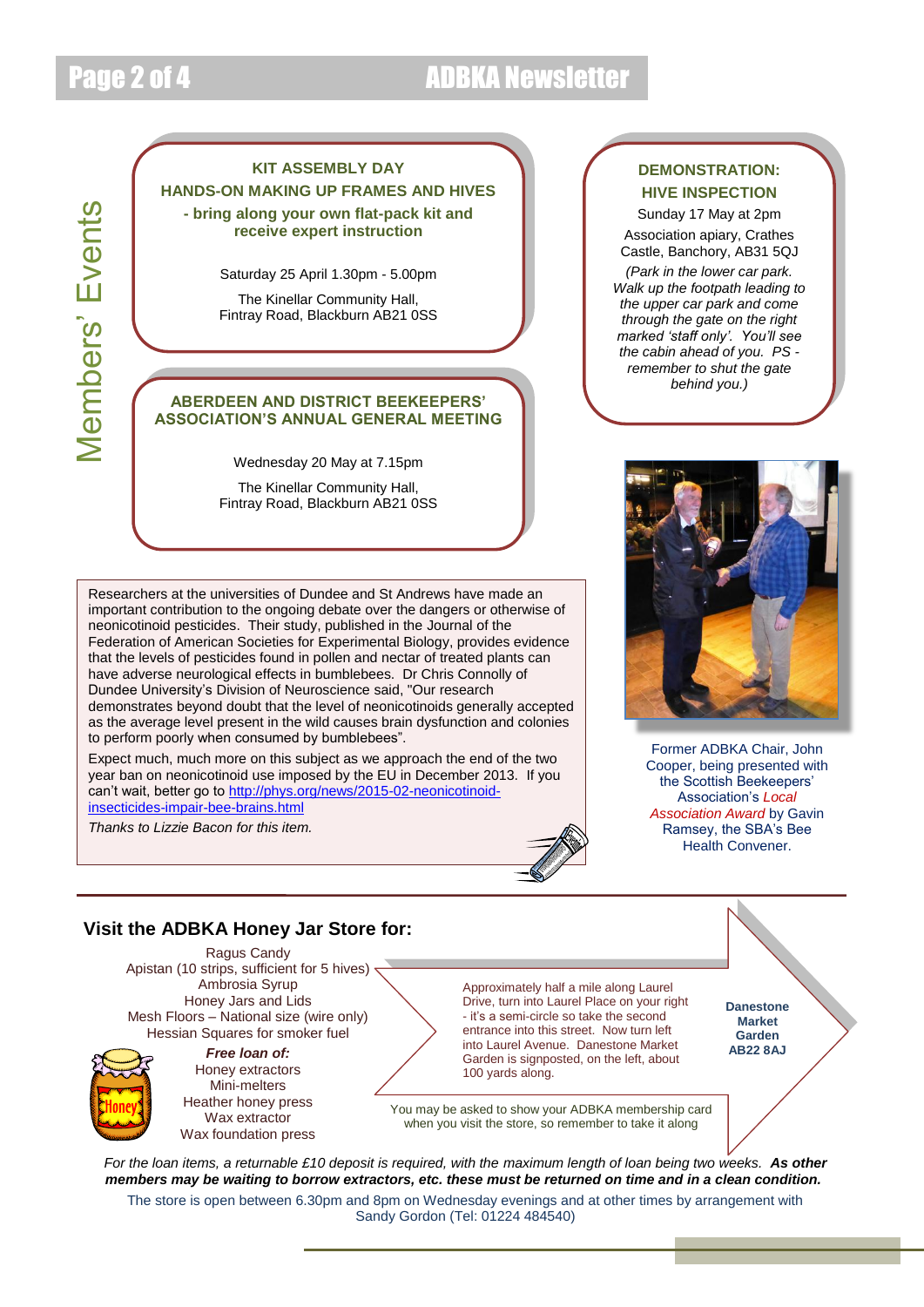# Page 3 of 4 ADBKA Newsletter

# **EEEEEK!**

Were you inspired when you read in January's newsletter the procedure for carrying out a Bailey comb change, only to take fright at the sentence, "*If possible arrange a new hive entrance between the two brood boxes and close off the old.*"? How do you do that? One way is to drill a hole in the side of the upper brood box, but then you end up with a brood box with a hole in it! More useful is to make a small eke with an entrance that will sit between the two boxes. But saws, wood, hammers and nails are not everyone's cup of tea. So here's a simple and cheap way of reaching the same end.

Buy a sheet of Polyfoam insulation; a sheet 25mm thick, 2500mm long and 600mm wide will cost about £9 from a DIY store near you - particularly if you live in Inverurie or Westhill.



Now gather together a sharp knife, a long ruler, a marker pen and a tin of impact adhesive, the sort that you spread on both surfaces to be glued together, then let it dry for about five minutes before you make the joint. You're ready to go.



The external measurement of a National brood box is 460mm x 460mm. You're going to produce four sides for your eke, each 30mm wide. So it's a good idea to cut out two panels from your sheet of foam, one 460mm wide and the other 400mm wide. Measure the required lengths and mark the cutting lines with a felt pen. Cutting this material with a sharp knife is easy, with a little care. (You'll likely have to draw your knife along the cutting line two or three times to



get through.) Now, on each of your panels, mark out two 30mm wide strips and cut these off. All being well, you will now have the four sides of your eke; two 460mm long and two 400mm long. It's a good idea to ask a small black spaniel to check out your work before you proceed.



Carefully spread a thin coat of adhesive on each of the surfaces to be jointed together. You can take your time with this, because the glue needs to all but dry on each face before you bring them into contact with each other. While you're waiting, take one of the sides (it doesn't matter which one) and with your knife cut out an entrance about 100mm wide and half the depth of the foam strip. The job is almost done.

To join the four sides, keep them on a flat surface and press each joint together firmly, one at a time. As long as you do it this way, your eke will turn out nice and flat. If it is a bit twisted,

don't worry, the weight of the upper brood box will remedy the problem. The foam is a very forgiving material.



*Right: the final stage in the Bailey comb change. The lower entrance is closed off and your new eke is in place, above a queen excluder, between the two brood boxes.*

*The full procedure was detailed in the January newsletter and can be found on the National Bee Unit website at* 

[http://www.nationalbeeunit.com/index.cf](http://www.nationalbeeunit.com/index.cfm?pageid=167) [m?pageid=167](http://www.nationalbeeunit.com/index.cfm?pageid=167)





Remember, once you reach the stage illustrated on the left, it will be three weeks before you can remove the bottom brood box; it'll take that long for all of the brood to emerge as adult bees. The nurse bees will migrate upstairs as the amount of brood in the basement diminishes and the new brood being raised on the new comb above increases. When you take the bottom brood box away, you can shake off any bees remaining on the old comb.

At the end of the process you can ring Sandy Gordon at the Honey Jar Store and arrange to borrow one of the association's wax melters to render down the old combs.